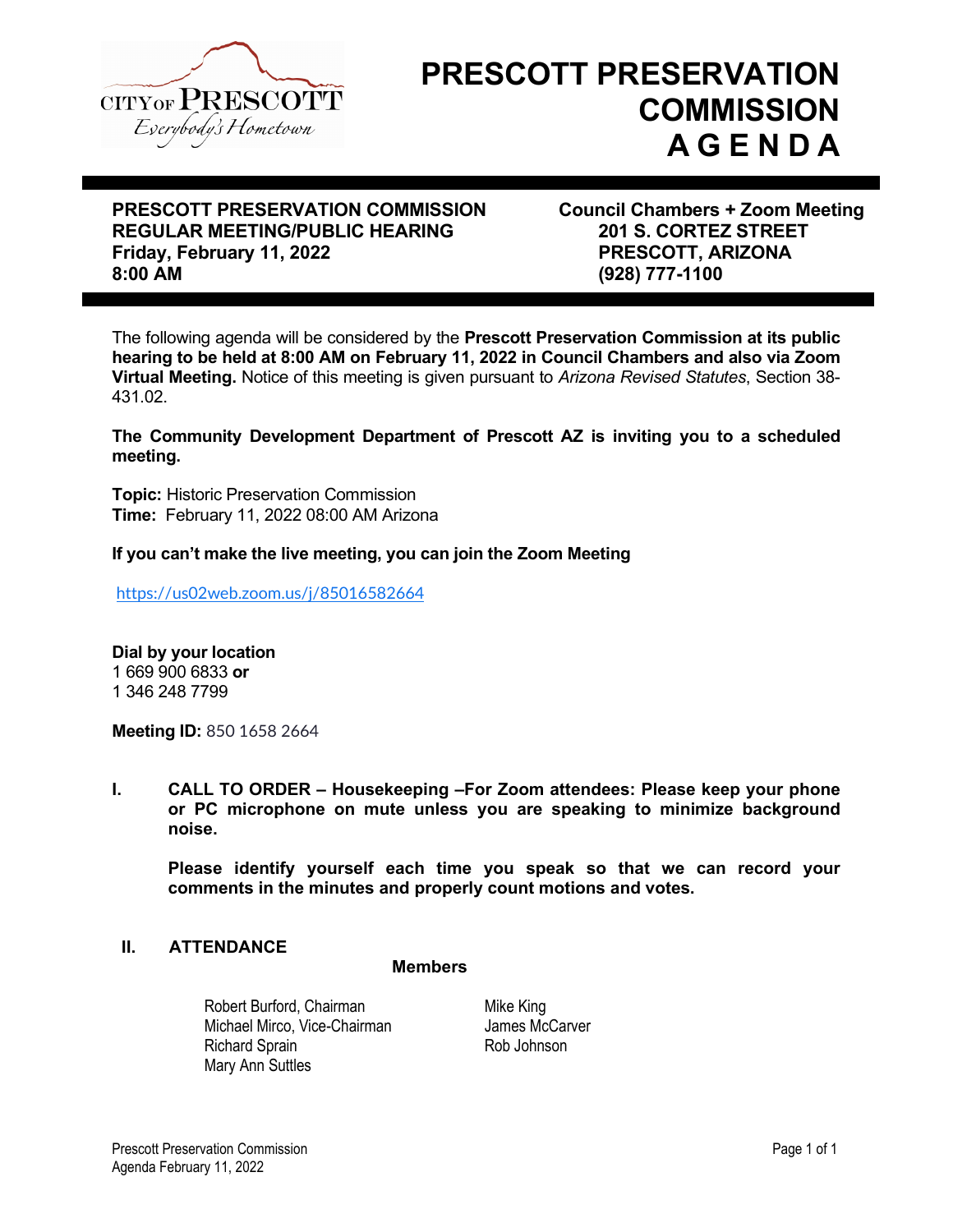### **III. REGULAR AGENDA**

**1. Approval of the minutes from the January 14, 2022 meeting.**

### **IV. \*\*REVISED\*\* PRESENTATION ON GRANITE CREEK AREA PLANNING PROJECT BY LESLIE DORNFELD, PLAN\*ET**

- **V. FOLLOW UP PHOTOS OF WORK RECENTLY APPROVED BY THE COMMISSION**
- **VI. UPDATE OF CURRENT EVENTS**
- **VII. ADJOURNMENT**

### CERTIFICATION OF POSTING OF NOTICE

The undersigned hereby certifies that a copy of the foregoing notice was duly posted at Prescott City Hall on  $2/7/22$  at  $10:15$  am in accordance with the statement filed by the Prescott City Council with the City Clerk.

Sarah M. Siep

Sarah Siep, City Clerk

**THE CITY OF PRESCOTT ENDEAVORS TO MAKE ALL PUBLIC MEETINGS ACCESSIBLE TO PERSONS WITH DISABILITIES. With 72 hours advanced notice, special assistance can be provided for sight and/or hearingimpaired persons at this meeting. Reasonable accommodations will be made upon request for persons with disabilities or non-English speaking residents. Please call the City Clerk (928) 777-1272 to request an accommodation to participate in this public meeting. Prescott TDD number is (928) 445-6811. Additionally, free public relay service is available from Arizona Relay Service at 1-800-367-8939 and more information at [www.azrelay.org](http://www.azrelay.org/)**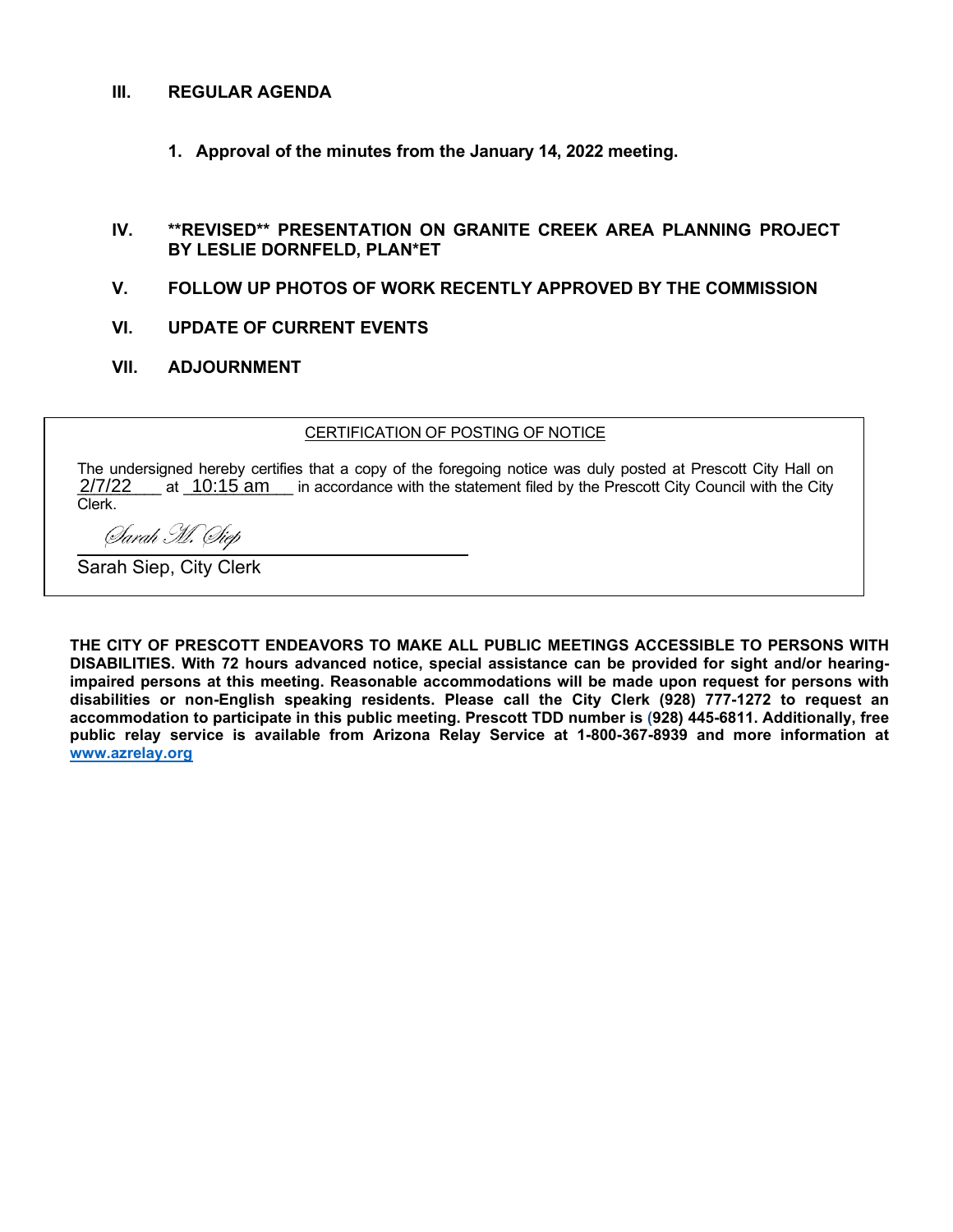

# **PRESCOTT PRESERVATION COMMISSION MINUTES**

**PRESCOTT PRESERVATION COMMISSION Virtual Zoom Meeting + Council Chambers** REGULAR MEETING/PUBLIC HEARING **201 S. CORTEZ STREE**<br>FRIDAY, January 14<sup>th</sup>, 2022 **1998 12: PRESCOTT, ARIZONA FRIDAY, January 14th, 2022 8:00 AM (928) 777-1207**

# **I. CALL TO ORDER**

### **II. ATTENDANCE**

#### **Members**

Robert Burford, Chairman, Absent Mike King James McCarver Michael Mirco, Vice-Chairman Rob Johnson Richard Sprain Mary Ann Suttles

### **Staff:**

Cat Moody, Historic Preservation Specialist George Worley, Planning Manager Kaylee Nunez, Recording Secretary

**Council:** Steve Sischka, Liaison Mayor Phil Goode

# **III. REGULAR AGENDA**

*The meeting was called to order at 08:00 am by Vice Chair Mirco.*

1. Approval of the minutes from the December 10<sup>th</sup>, 2021 meeting.

**Commissioner Suttles made a motion to approve the minutes of December 10th, 2021. Commissioner Johnson seconded the motion. The motion passed (6-0).**

**2. HP21-010 425 E Gurley St. APN: 110-01-002. Historic Preservation District #13, Southeast Prescott. Request approval for signage for a new business at this location, Driggs Title.**